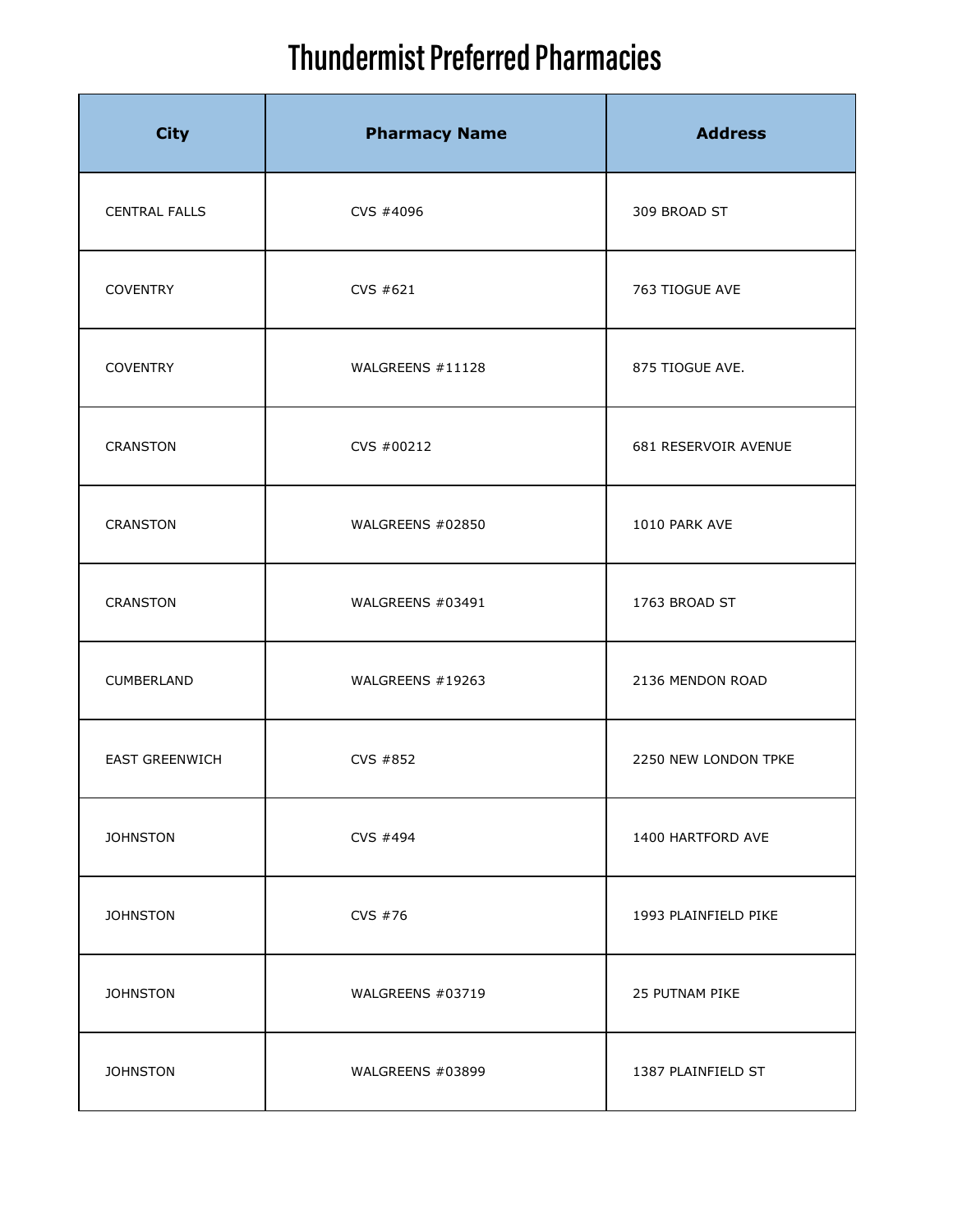| NARRAGANSETT            | WALGREENS #19189                                                                                                 | 20 WOODRUFF AVENUE         |
|-------------------------|------------------------------------------------------------------------------------------------------------------|----------------------------|
| NARRAGANSETT            | WALGREENS #19394                                                                                                 | 1193 BOSTON NECK ROAD      |
| <b>NORTH KINGSTOWN</b>  | WALGREENS #19111                                                                                                 | <b>63 BROWN STREET</b>     |
| NORTH KINGSTOWN         | WALGREENS #19601                                                                                                 | 5945 POST ROAD             |
| NORTH KINGSTOWN         | WALGREENS #19680                                                                                                 | 7691 POST ROAD             |
| NORTH PROVIDENCE        | WALGREENS #03737                                                                                                 | 1074 MINERAL SPRING AVE.   |
| NORTH PROVIDENCE        | WHITE CROSS (home delivery) If patient is<br>interested in home delivery, they should talk<br>to their provider. | 1057 MINERAL SPRING AVENUE |
| NORTH SCITUATE          | WALGREENS #19343                                                                                                 | 47 VILLAGE PLAZA WAY       |
| NORTH SMITHFIELD        | CVS #00326                                                                                                       | 120 EDDIE DOWLING HWY.     |
| <b>NORTH SMITHFIELD</b> | WALMART #2225                                                                                                    | 7 DOWLING VILLAGE BLVD     |
| PAWTUCKET               | CVS #1042                                                                                                        | 835 NEWPORT AVE            |
| <b>PAWTUCKET</b>        | CVS #2234                                                                                                        | 425 EAST AVE               |
| <b>PAWTUCKET</b>        | CVS #670                                                                                                         | 601 SMITHFIELD AVE         |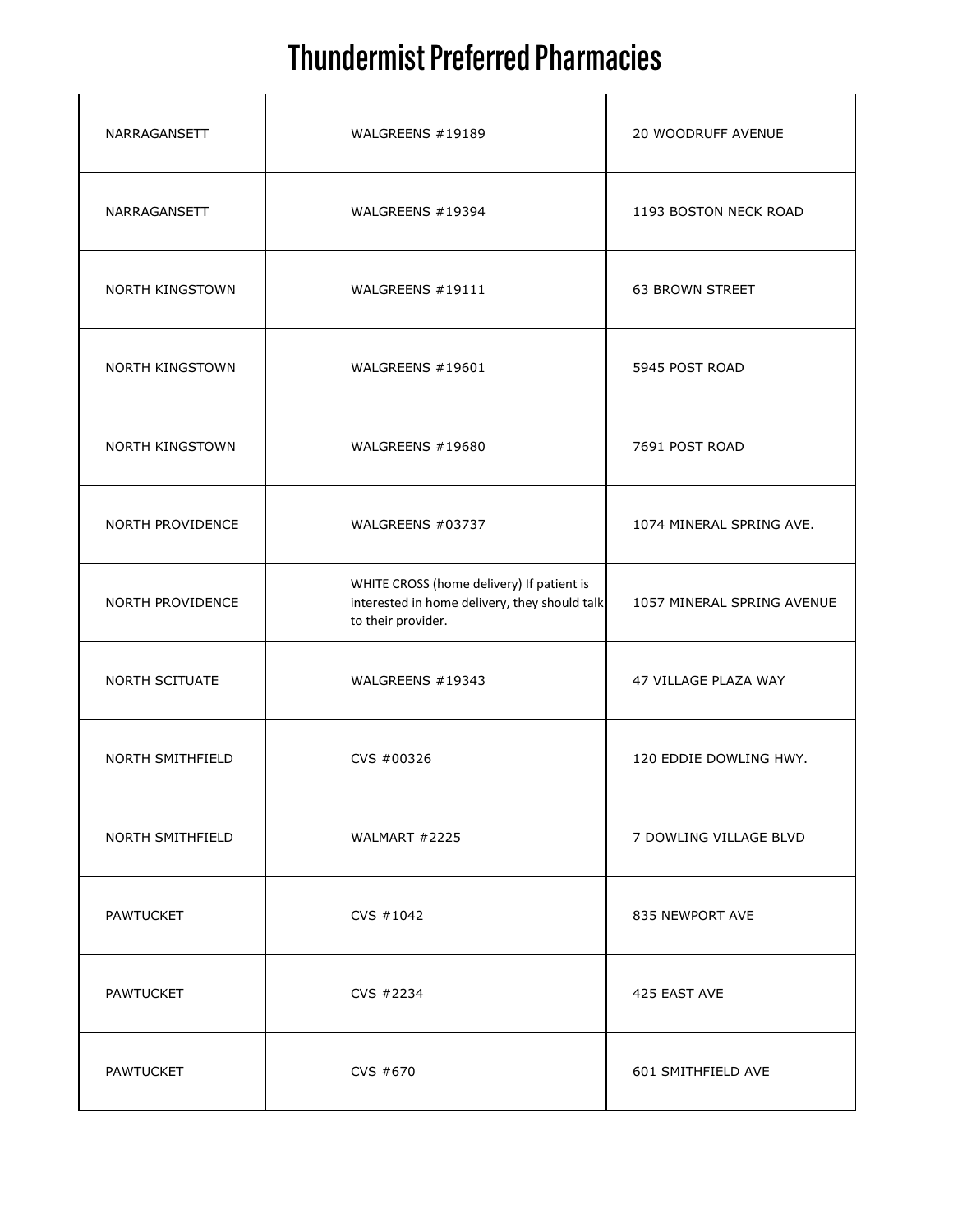| <b>PAWTUCKET</b> | WALGREENS #03468 | 100 BROAD ST                                  |
|------------------|------------------|-----------------------------------------------|
| PROVIDENCE       | CVS #2049        | 100 FRANCIS STREET,<br>SUITE 1010, 39 PROV PL |
| PROVIDENCE       | CVS #2417        | 935 MANTON AVE                                |
| PROVIDENCE       | CVS #4796        | 960 BROAD ST                                  |
| PROVIDENCE       | CVS #729         | 799 HOPE STREET                               |
| PROVIDENCE       | CVS #994         | 131 WEBSTER AVE                               |
| PROVIDENCE       | WALGREENS #03204 | 295 ACADEMY AVENUE                            |
| PROVIDENCE       | WALGREENS #03703 | 354 ADMIRAL STREET                            |
| PROVIDENCE       | WALGREENS #04145 | 533 ELMWOOD AVE.                              |
| PROVIDENCE       | WALGREENS #10099 | 333 ATWELLS AVENUE                            |
| PROVIDENCE       | WALGREENS #11147 | 1 POCASSET AVE.                               |
| PROVIDENCE       | WALGREENS #15538 | 335 PRAIRIE AVENUE                            |
| PROVIDENCE       | WALGREENS #18384 | 456 BRANCH AVENUE                             |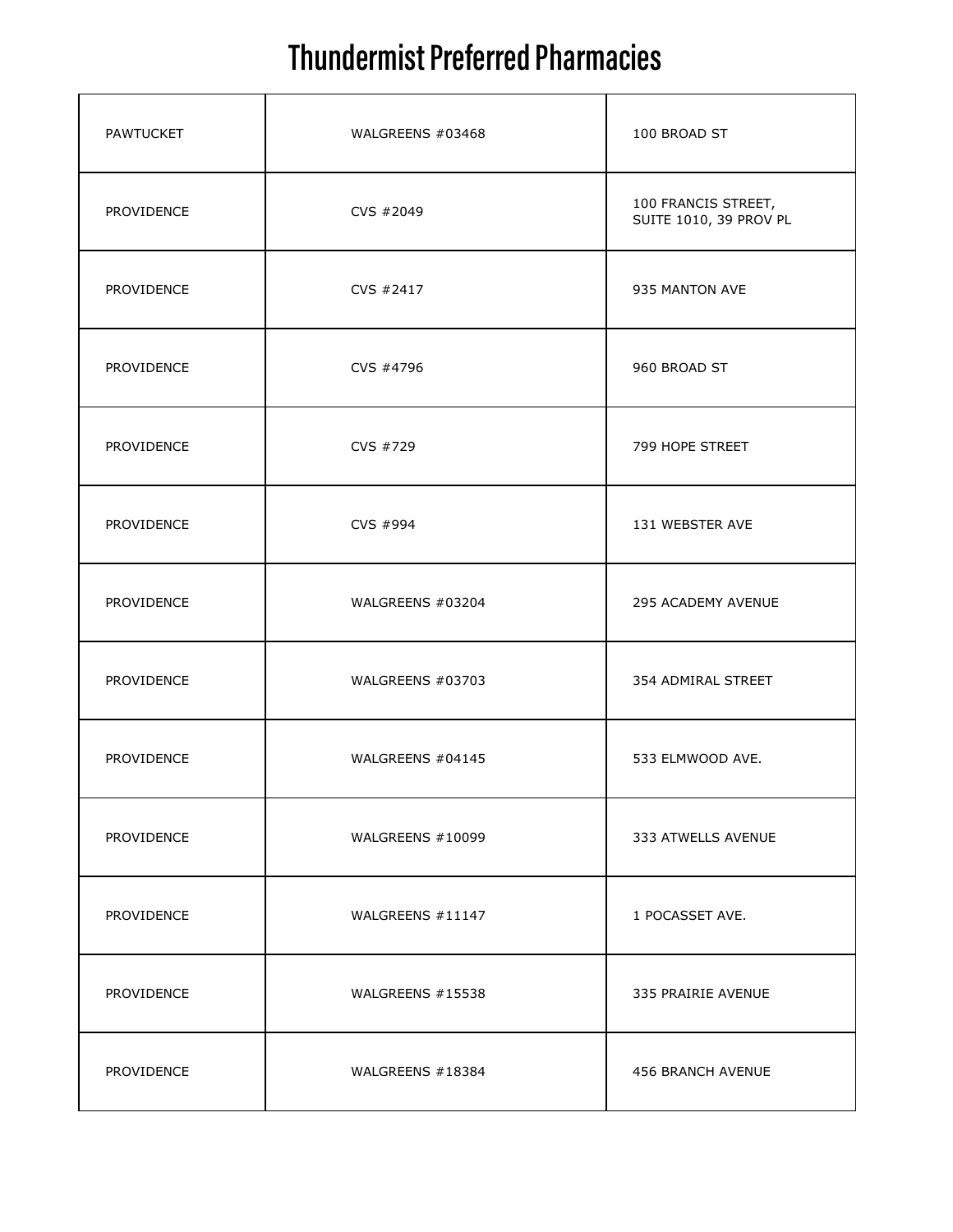| PROVIDENCE  | WALGREENS #19844  | 500 BROAD STREET                       |
|-------------|-------------------|----------------------------------------|
| PROVIDENCE  | WALGREENS #19900  | 135 PITMAN STREET                      |
| RICHMOND    | WALGREENS #19399  | 21 KINGSTOWN ROAD                      |
| SLATERVILLE | WALGREENS #19165  | 900 VICTORY HIGHWAY                    |
| WAKEFIELD   | CVS #02065        | 11 MAIN ST.                            |
| WAKEFIELD   | <b>GREEN LINE</b> | 203 MAIN STREET                        |
| WARWICK     | CVS #642          | 767 WARWICK AVE                        |
| WARWICK     | CVS #689          | 2790 POST RD                           |
| WARWICK     | CVS #733          | 2400 WARWICK AVE,<br>MEADOWBROOK PLAZA |
| WARWICK     | WALGREENS #03345  | 2399 WARWICK AVE.                      |
| WARWICK     | WALGREENS #03704  | 3336 POST ROAD                         |
| WARWICK     | WALGREENS #06592  | 1560 WARWICK AVE                       |
| WARWICK     | WALGREENS #19529  | 2595 WEST SHORE ROAD                   |